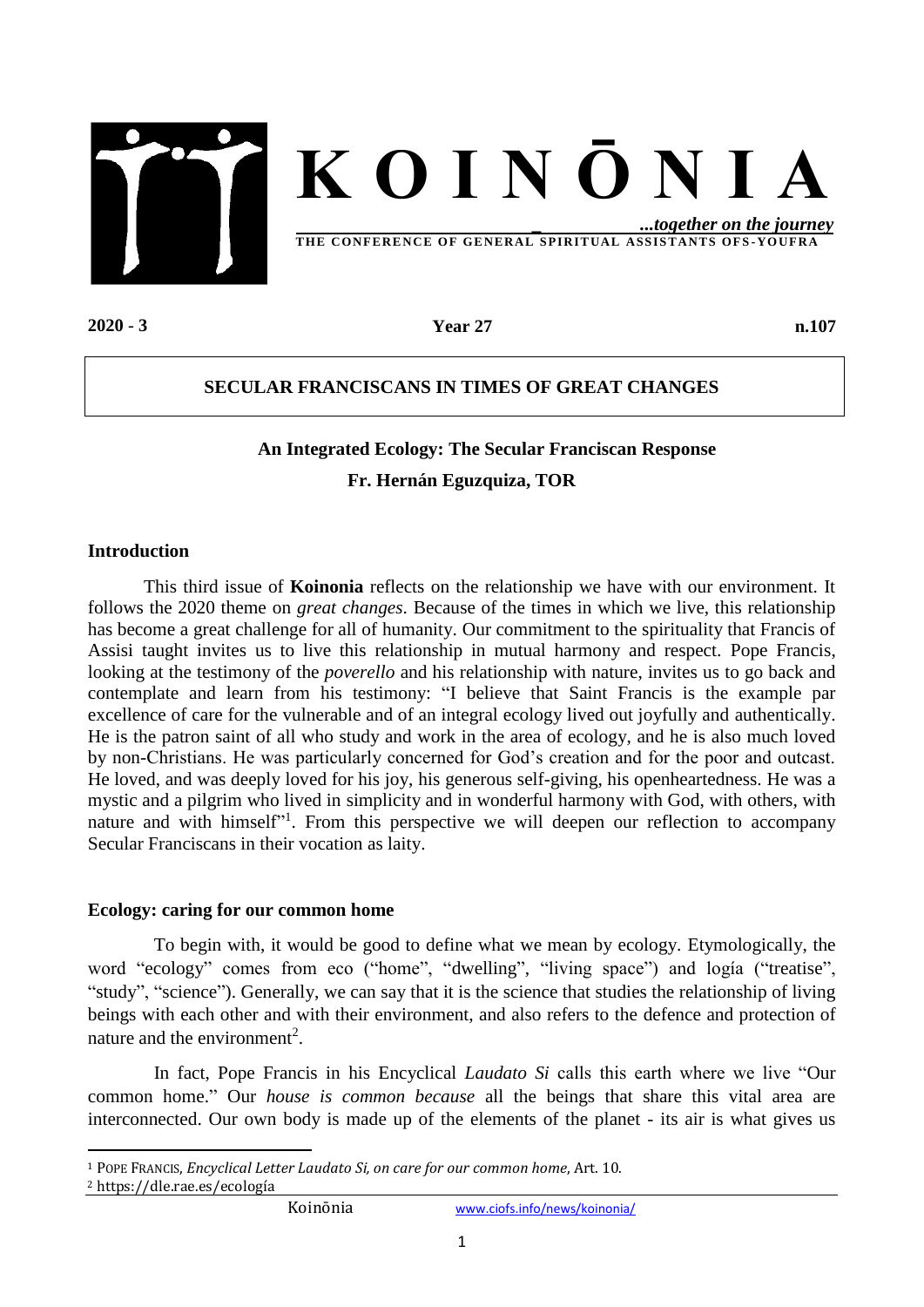breath and its water revives and restores us. Just as the different aspects of the planet - physical, chemical and biological - are interrelated, so too living species are part of a network which we will never fully explore and understand<sup>3</sup>.

## **Time of great change: climate change and Covid-19**

Today, all of us, because of this interconnection in our different countries are suffering the onslaught of the pandemic Covid-19. According to experts, one of the main causes of Covid-19 is climate change. What is climate change? The United Nations Framework Convention on Climate Change (UNFCCC) defines that "«Climate change» means a change of climate which is attributed directly or indirectly to human activity that alters the composition of the global atmosphere and which is, in addition to natural climate variability, observed over comparable time periods"<sup>4</sup>. As we can see, on the one hand, the causes of climate change are natural, and on the other, it is the result of human activity due to the burning of oil and coal, deforestation, marshes, landfills, manure from cattle farms, the use of fertilizers in agriculture, domestic and industrial solvents, etc. - and all this leads to global warming.

But how is all this related to Covid-19? One of the consequences of climate change is that it facilitates and causes pandemics. A very clear example is that high temperatures, which, according to the WHO, can create perfect conditions for certain infections to incubate, and together with the disappearance of habitats, increases the risk of the exchange of pathogens between species and towards human beings. It also points to the loss of biodiversity, which alters ecosystems and causes humans and some species to be closer and closer, increasing the probability of a "zoonosis" occurring. Zoonosis means disease or infection that occurs in animals and is transmissible to people under natural conditions<sup>5</sup>. We are now suffering this with Covid-19 and, as we see, its consequences are not only in the increase in temperature or in another flu, but it generates a chain that in itself takes many lives and affects governments, economy, production, unemployment, increasing poverty, crime, etc.

## **The Secular Franciscan: Towards an Integrated Ecology**

The Constitutions of OFS calls the seculars to their commitment to the environment with this exhortation: "Following the example of Saint Francis, Patron Saint of ecology, let them promote initiatives to protect and safeguard creation and work together with others in their efforts to prevent the pollution and degradation of nature and to create conditions of life and the environment that do not pose any threats to humanity" 6 . In *Laudato Si* we are invited to understand the intimate relationship between the poor and the fragility of the planet so that we many seek to integrate creation, and nature with social systems. We are not faced with two separate crises, one environmental and the other social, but rather with one complex crisis which is both social and environmental. Strategies for a solution demand an integrated approach to combating poverty,

https://unfccc.int/resource/docs/convkp/conveng.pdf

 $\overline{a}$ 

<sup>3</sup> Cf. *Laudato Si*, Art. 138

<sup>4</sup> United Nations Framework Convention on Climate Change, Art. 1.2.

<sup>5</sup> https://www.lavozdegalicia.es/noticia/sociedad/2020/05/22/genera-cambio-climatico-pandemiaglobal/.htm

<sup>6</sup> CCGG., 18.4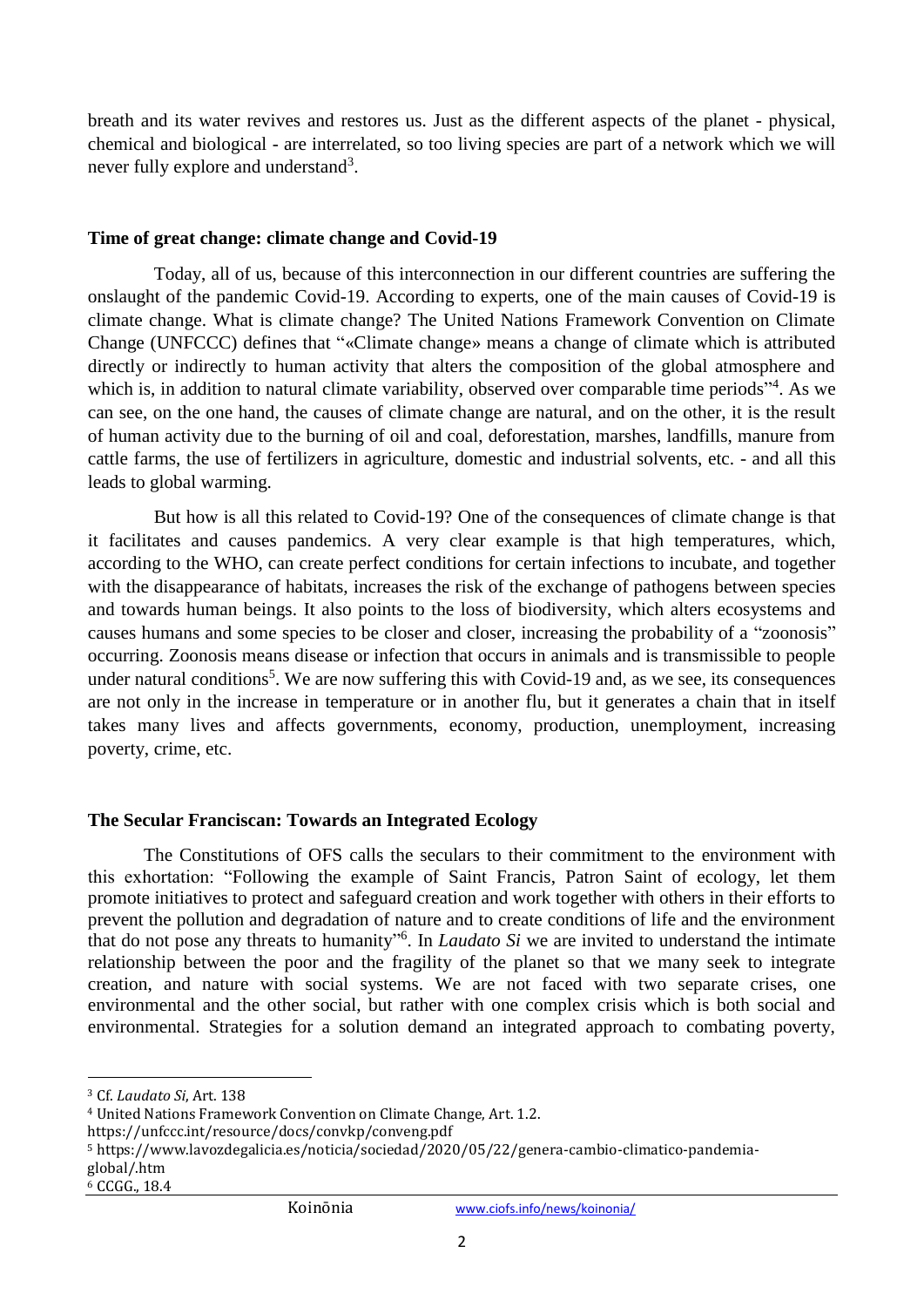restoring dignity to the excluded, and at the same time protecting nature<sup>7</sup>. In the Final document of the Synod of Amazon, this vision is expanded by saying that integral ecology from a true ecological approach always becomes a social approach, which must integrate justice in discussions about the environment, to hear both the cry of the earth and the cry of the poor. *Integral ecology, thus, connects the exercise of caring for nature with that of justice for the most impoverished and disadvantaged on earth, who are God's preferential option in revealed history.* 8

#### **Lines of action are key to an integrated ecology**

Neither the deterioration of the world nor the poverty of the majority of world's population can let us be indifferent. It invites us to an existential commitment today for ourselves and tomorrow for our children, the generations to come. Once we start to think about the kind of world we are leaving to future generations, we look at things differently - we realize that the world is a gift which we have freely received and must share with others. Since the world has been given to us, we can no longer view reality in a purely utilitarian way, in which efficiency and productivity are entirely geared to our individual benefit. Intergenerational solidarity is not optional, but rather a basic question of justice, since the world we have received also belongs to those who will follow  $us^9$ .

#### **1. An ecological conversion**

This is why the ecological crisis is a call for a deep interior conversion. An encounter with Jesus is an invitation to generate in us a different relationship with nature and precisely to nurture a faith that helps us to respect it. Faith allows us to see much more deeply "Whoever believes sees", because the light of faith comes from God and is capable of illuminating the entire existence of man and opens vast horizons for  $us^{10}$ ; and for this we need a theological, contemplative outlook that brings us closer to nature with clean eyes and we can contemplate it as it is. From the encounter with the Lord, we awaken the aesthetic and contemplative sense that God has placed in us and that so often we let languish. Let us remember that, "if someone has not learned to stop and admire something beautiful, we should not be surprised if he or she treats everything as an object to be used and abused without scruples."<sup>11</sup> This contemplative gaze, that unites us to all beings, is what makes us look beyond usefulness of something. We can use the things of nature as materials to build a habitable world for human beings and it is this ability to transform our environment with our intelligence that is one of the aspects that makes us the image and likeness of God. At that point, the contemplative gaze provides us with an irreplaceable ability to bring to bear our religious experience which helps us restore our brothers and sisters, the men and women of our time, with an aesthetic sense.

 $\overline{a}$ 

Koinōnia [www.ciofs.info/news/koinonia/](http://www.ciofs.info/news/koinonia/)

<sup>7</sup> Cf. *Laudato Si*, Art. 139

<sup>8</sup> *Final document of the Amazon Synod*, 17-19.

<sup>9</sup> Cf. *Laudato Si*, Art. 159.

<sup>10</sup> Cf. POPE FRANCIS, *Encyclical Letter Lumen Fidei*, Art. 4.

<sup>11</sup> POPE FRANCIS, Post-Synodal Apostolic Exhortation *Querida Amazonia*, Art. 56.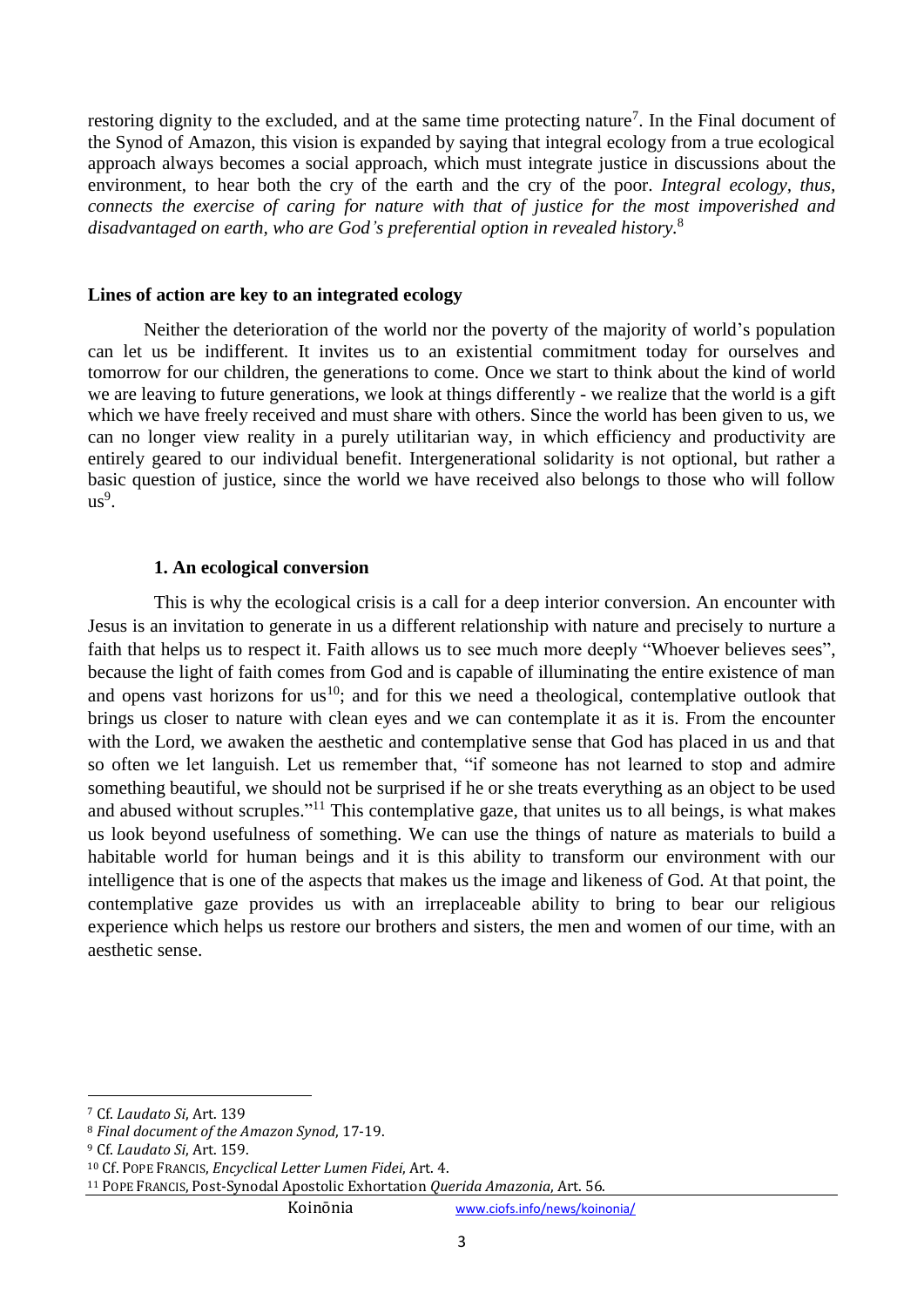#### **2. Here and now: in the concrete**

Faced with the pressing reality of environmental deterioration and poverty that degrades and discards many of our brothers and sisters, the need is urgent and concrete. Pope Benedict XVI reminded us of this by saying that primarily "Christian charitable activity is not a means of changing the world ideologically, and it is not at the service of worldly stratagems, but it is a way of making present, here and now, the love which man always needs"<sup>12</sup>. It is here and now that the hungry need to eat, the naked to be clothed, the imprisoned to be visited, the sick to be cared for…we cannot wait for the structures to change. This here and now requires our willingness to be disposed to the call of the other as the Good Samaritan did and each of us can find it in the family, at work, in the fraternity, in the neighbourhood, in the ecclesial community, in the need of our neighbour who cries out for mercy. Also in the relationship with nature we respond in concrete ways by planting trees, cleaning waterways, respecting and caring for animals and plants, etc. All these activities create an integrated ecology by doing the small and concrete things.

#### **3. Medium-term changes: education on an integrated ecology**

Following the thread of this reflection, I point out that we cannot be satisfied with the immediate. In other words, our commitment to the world does not end by only assisting the urgent needs of our brothers and sisters and of the environment; but we are called, personally and as a community, to work for medium or long term changes so that we no longer have people living in misery or our living environment becomes degraded. Many things have to change course, but, above all, we human beings need to change. We lack an awareness of our common origin, of our mutual belonging, and of a future to be shared with everyone. This basic awareness would enable the development of new convictions, new attitudes and new lifestyles. At this point, a great cultural, spiritual and educational challenge will emerge for us, and it will demand that we set out on the long path of renewal $13$ .

In order to live this lifestyle we need *a cultural change*, that is, a much deeper change in attitude. The change in attitude takes time and work, and often may take more than one generation. Hence, education is essential, and not just formal education in the school, but education in all possible ways. Educational settings are varied: school, family, the media, catechesis and others. A good school education in childhood and adolescence plants seeds that continue to bear fruit throughout life. In the family we first learn how to show love and respect for life, such as the proper use of things, order and cleanliness, respect for the local ecosystem and care for all creatures. In the family we learn to ask without demanding, to say "thank you" as an expression of genuine gratitude for what we have been given, to control our aggression and greed, and to ask forgiveness when we have caused harm. These simple gestures of heartfelt courtesy help to create a culture of shared life and respect for our surroundings $^{14}$ .

In addition to all this, it is also necessary within our fraternities to continue insisting that we have formation. From a renewed formation we will be in a position to better accompany the family and society. That is why socio-environmental issues should permanently be part of the content of reflection in our meetings, conferences and formation in general.

1

<sup>12</sup> POPE BENEDICT XVI, *Encyclical Letter Deus caritas est*, Art. 31.

<sup>13</sup> *Laudato Si*, Art. 202.

<sup>14</sup> *Laudato Si*, Art. 213.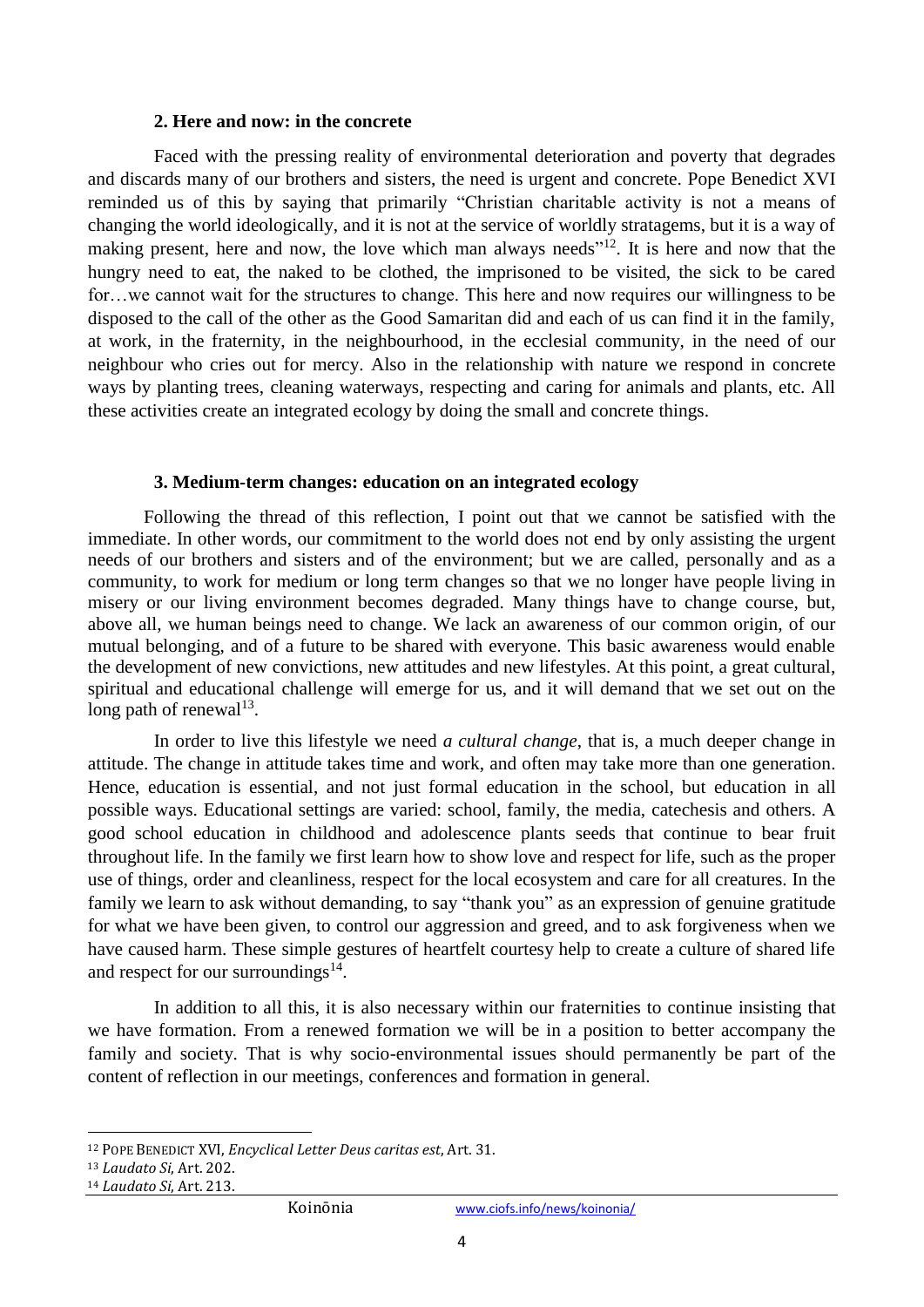#### **4. Structural change: from politics and dialogue**

Values and principles are manifested through policies that are at the service of the common good. Human ecology, a dignified life, involves placing structures and institutions at the service of the human person. Working for the common good is the most worthy way of conducting politics and this implies a consequential commitment - from the conviction that we are not alone in this world, that we need each other, that we have a responsibility to others and to the world. Love for society and commitment to the common good are eminent expressions of a charity which affect, not only relationships between individuals, but also "macro-relationships, social, economic and political ones" $15$ .

For this common plan we need to continue working to create bridges that allow us to connect interests and needs, not only from a local but also a global vision. That is why the Pope tells us, "I urgently appeal, then, for a new dialogue about how we are shaping the future of our planet. We need a conversation which includes everyone, since the environmental challenge we are undergoing, and its human roots, concern and affect us all"<sup>16</sup>. All this invites us to continue dialoguing with the organizations that come from different aspects of civil society who will work together to generate agreements that become laws that regulate the integrated care of the environment in which we live.

#### **5. JPIC: pastoral creativity**

Pastoral creativity is an invitation to know how to use those means that are within our reach to bring the Good News to the world. And one of the privileged means to work an integral ecology is JPIC. (Justice, Peace and Integrity of Creation). In this globalized world it is one of the pastoral spaces with a lot of connectivity that we can have today.

But we have to know on which values this rich pastoral work of the Church is based. Justice, peace and integrity of creation, besides being an ecclesial institution, are biblical and evangelical values, values of the Kingdom of God. The JPIC ecclesial institution, the Commissions and JPIC animators do not carry out their work, in the first place, for sociological but fundamentally theological reasons. Because JPIC is born from a spirituality centered on God's LIFE plan for all his creation in which he calls us to collaborate; it is born and is nourished by the discovery of the face of the God of Jesus, who is revealed in history and who is found in reality - of the desire to live, with lucidity and compassion, following the Lord Jesus, in an unjust, torn and violent world; and of the need to discern the signs of life that the Spirit is awakening today.

Living from the JPIC perspective leads to living a poor, fraternal, supportive and ecological lifestyle, and to getting involved, personally and as a community, in trying to transform the unjust social, economic and political system that governs our world today, in defense of the dignity of all human beings, and against all kinds of oppression, injustice and violence; building a PEACE, which is a gift of God and a human task, and which is only built from truth, freedom, justice and love; and caring for and defending creation, the rights of the Earth, the sustainability of the planet<sup>17</sup>.

<sup>1</sup> <sup>15</sup> *Laudato Si*, Art. 231.

<sup>16</sup> *Laudato Si*, Art. 16.

<sup>17</sup> https://www.franciscans.cat/organismos/jpic/1052-jpic-como-espiritualidad